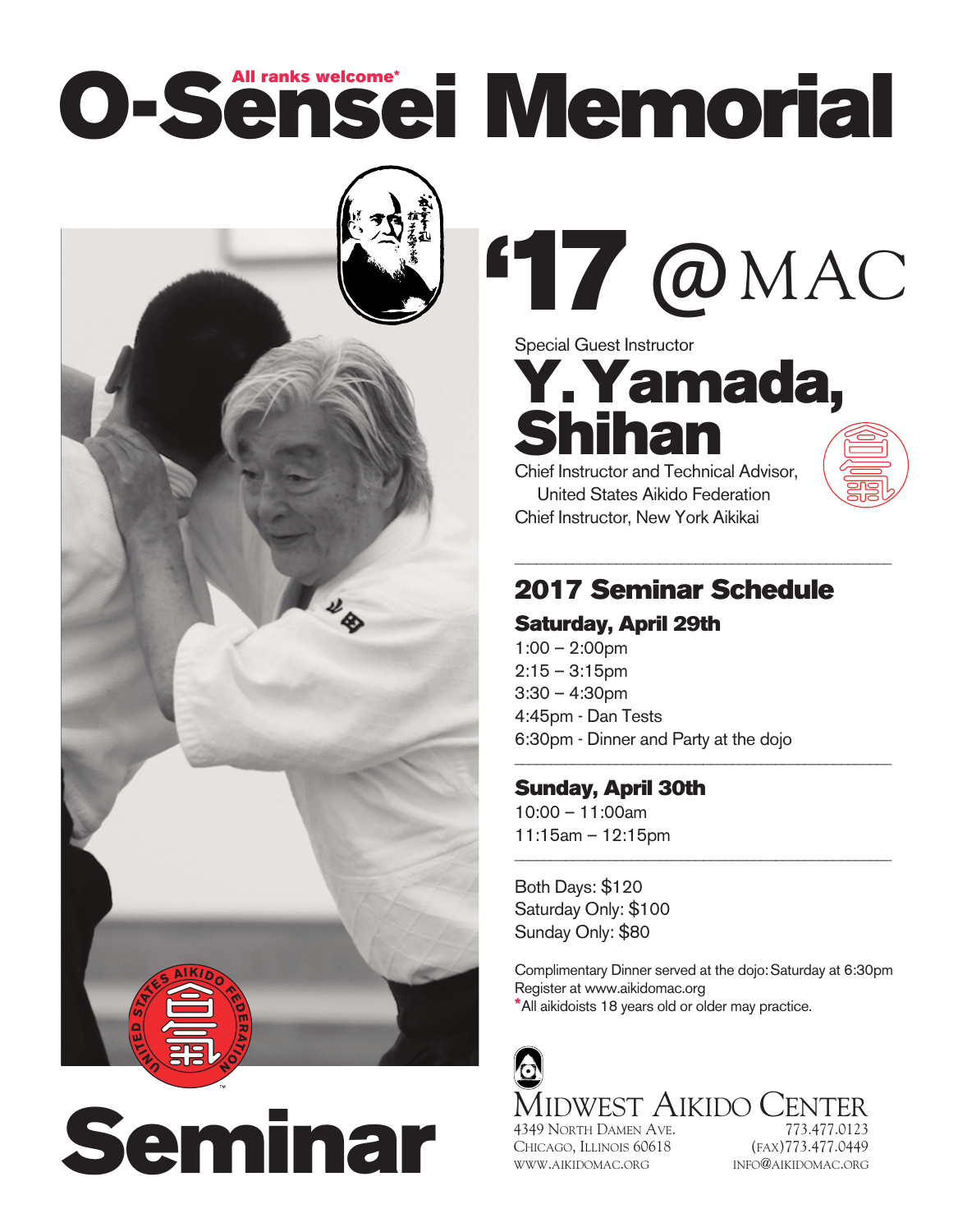## **O-Sensei Memorial Seminar '17**@MAC

| Email: Email: The Company of the Company of the Company of the Company of the Company of the Company of the Company of the Company of the Company of the Company of the Company of the Company of the Company of the Company o                                                                                                                                                                                                                                                                                                                                                                                                          |                                    |
|-----------------------------------------------------------------------------------------------------------------------------------------------------------------------------------------------------------------------------------------------------------------------------------------------------------------------------------------------------------------------------------------------------------------------------------------------------------------------------------------------------------------------------------------------------------------------------------------------------------------------------------------|------------------------------------|
| Dojo: and the contract of the contract of the contract of the contract of the contract of the contract of the contract of the contract of the contract of the contract of the contract of the contract of the contract of the                                                                                                                                                                                                                                                                                                                                                                                                           |                                    |
| Seminar Fees (please check your attendance plans and remit the amount indicated):<br>$\Box$ Both days $@$ \$120                                                                                                                                                                                                                                                                                                                                                                                                                                                                                                                         |                                    |
| $\Box$ Saturday only @ \$100                                                                                                                                                                                                                                                                                                                                                                                                                                                                                                                                                                                                            |                                    |
| $\Box$ Sunday only @ \$80                                                                                                                                                                                                                                                                                                                                                                                                                                                                                                                                                                                                               |                                    |
| $\Box$ check enclosed or<br>__________________________ total                                                                                                                                                                                                                                                                                                                                                                                                                                                                                                                                                                            |                                    |
| $\Box$ credit card (VISA or MasterCard: please bring your credit card to the seminar so we can finish<br>your credit transaction; or register in advance using your credit card on our website: www.aikidomac.org.)                                                                                                                                                                                                                                                                                                                                                                                                                     |                                    |
|                                                                                                                                                                                                                                                                                                                                                                                                                                                                                                                                                                                                                                         |                                    |
| RELEASE and AGREEMENT NOT TO SUE FOR INJURIES                                                                                                                                                                                                                                                                                                                                                                                                                                                                                                                                                                                           |                                    |
| The Midwest Aikido Center ("Center"), its members, Instructors, guest instructors, or anyone else, are unwilling to have people practice Aikido on<br>its premises if the Center, its members, Instructors or visiting instructors, or anyone else, might be sued for injuries that may happen to anyone<br>while practicing in the Center (4349 North Damen Avenue, Chicago, Illinois) or for injuries that could occur, for any reason, anywhere on the<br>premises or on the way to or from the Center.                                                                                                                              |                                    |
| Therefore, we ask, in consideration and exchange for allowing you to practice at the Midwest Aikido Center and other good and valuable<br>consideration, the legal sufficiency of which is hereby acknowledged, on April 28-29-30, 2017 that you sign this document and by doing so give up<br>any rights you may have to sue or hold the Center, its members, Instructors or guest instructors, or anyone else, liable for any injuries which may<br>occur to you caused by negligence or any other reason, while anywhere on the Center premises, including while on the mat and including while on<br>the way to or from the Center. |                                    |
| I, (name)<br>understand it and in consideration and exchange for practicing Aikido at the Midwest Aikido Center on April 28-29-30, 2017 and in further<br>In The state to the cause hold liable the Center, its members, Instructors<br>consideration as more fully stated above, give up any rights I may have to sue or hold liable the Center, its members, Instructors or guest instructors<br>or anyone else, for any injuries that may occur to me while practicing Aikido here or while anywhere on the Center premises or while going to or<br>from the Center.                                                                 |                                    |
| $\qquad \qquad (date) \qquad \qquad \qquad \qquad \qquad \qquad \qquad \qquad \textbf{1} \qquad \qquad \textbf{2} \qquad \textbf{3} \qquad \textbf{4} \qquad \textbf{5} \qquad \textbf{6} \qquad \textbf{6} \qquad \textbf{7} \qquad \textbf{8} \qquad \textbf{9} \qquad \textbf{1} \qquad \textbf{1} \qquad \textbf{1} \qquad \textbf{1} \qquad \textbf{1} \qquad \textbf{1} \qquad \textbf{1} \qquad \textbf{1} \qquad \textbf{1} \qquad \textbf{1} \qquad \textbf{$<br>signed and dated:                                                                                                                                             |                                    |
|                                                                                                                                                                                                                                                                                                                                                                                                                                                                                                                                                                                                                                         |                                    |
|                                                                                                                                                                                                                                                                                                                                                                                                                                                                                                                                                                                                                                         |                                    |
| IN CASE OF AN EMERGENCY, PLEASE NOTIFY:                                                                                                                                                                                                                                                                                                                                                                                                                                                                                                                                                                                                 |                                    |
| Name: Name and the second state of the second state of the second state of the second state of the second state of the second state of the second state of the second state of the second state of the second state of the sec                                                                                                                                                                                                                                                                                                                                                                                                          | MIDWEST AIKIDO CENTER              |
|                                                                                                                                                                                                                                                                                                                                                                                                                                                                                                                                                                                                                                         | 4349 NORTH DAMEN AVE. 773.477.0123 |

4349 NORTH DAMEN AVE. 773.477.0123 CHICAGO, ILLINOIS 60618 (FAX)773.477.0449 WWW.AIKIDOMAC.ORG INFO@AIKIDOMAC.ORG

Relationship to you:\_\_\_\_\_\_\_\_\_\_\_\_\_\_\_\_\_\_\_\_\_\_\_\_\_\_\_\_\_\_\_\_\_\_\_\_\_\_\_\_\_\_\_\_\_\_\_\_